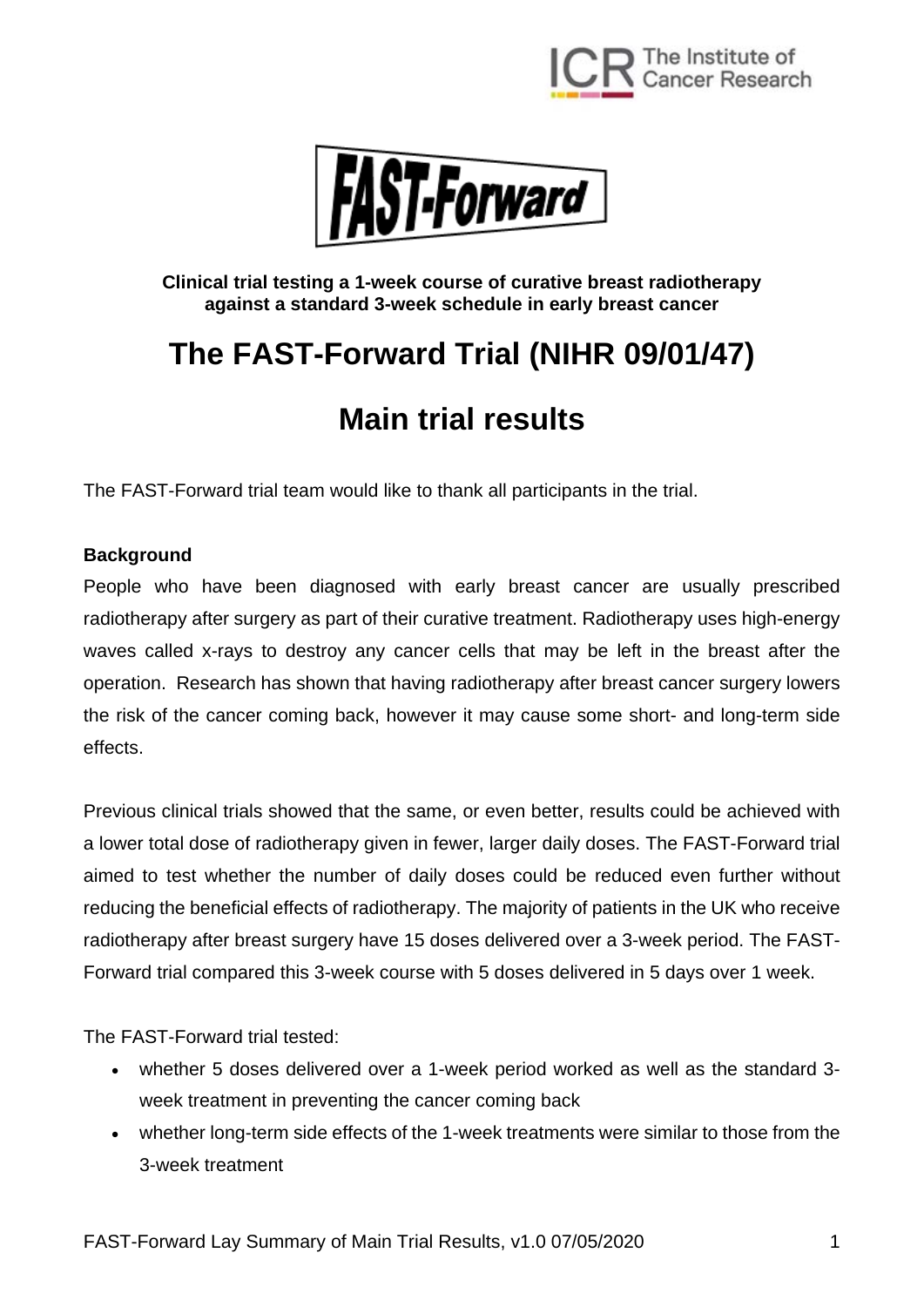

Between November 2011 and June 2014, 4096 patients agreed to participate in the FAST-Forward trial following their surgery for breast cancer. Patients treated at 47 UK radiotherapy centres were included, and received radiotherapy in 1 of 3 ways:

**Control Group:** 15 daily doses of radiotherapy to the whole of the breast, treating once a day (not weekends) for 3 weeks. This is the UK standard treatment

**Test Group 1:** 5 daily doses of radiotherapy to the whole of the breast, treating once a day (not weekends) for 1 week

**Test Group 2:** same treatment programme as Test Group 1 except that the daily dose is slightly lower

The trial included two test groups with different doses as we were aiming to find the 1-week schedule that is most similar to the Control Group treatment.

Participants were seen and assessed by specialists in radiotherapy at their hospital every year after their treatment to assess side effects and see if the cancer had returned. In some centres, patients also had a photograph taken before and after radiotherapy to assess changes in appearance of their treated breast. About half of the trial participants completed questionnaires to provide self-assessments of side effects and quality of life. We have now analysed the results from these assessments to see whether or not the cancer has returned in the treated breast (known as local relapse) and assess side effects several years after radiotherapy. These results were published in a leading international medical journal called The Lancet on 28 April 2020:

[https://www.thelancet.com/journals/lancet/article/PIIS0140-6736\(20\)30932-6/fulltext](https://www.thelancet.com/journals/lancet/article/PIIS0140-6736(20)30932-6/fulltext)

# *What does the study show so far?*

# *Short-term side effects*

Short-term side effects are those occurring during radiotherapy treatment and for a few weeks after. They may include reddening and soreness of the skin, and tiredness. Patients in the 1-week treatment groups had milder short-term side effects than those who had 3 weeks of treatment (these results were published in 2016).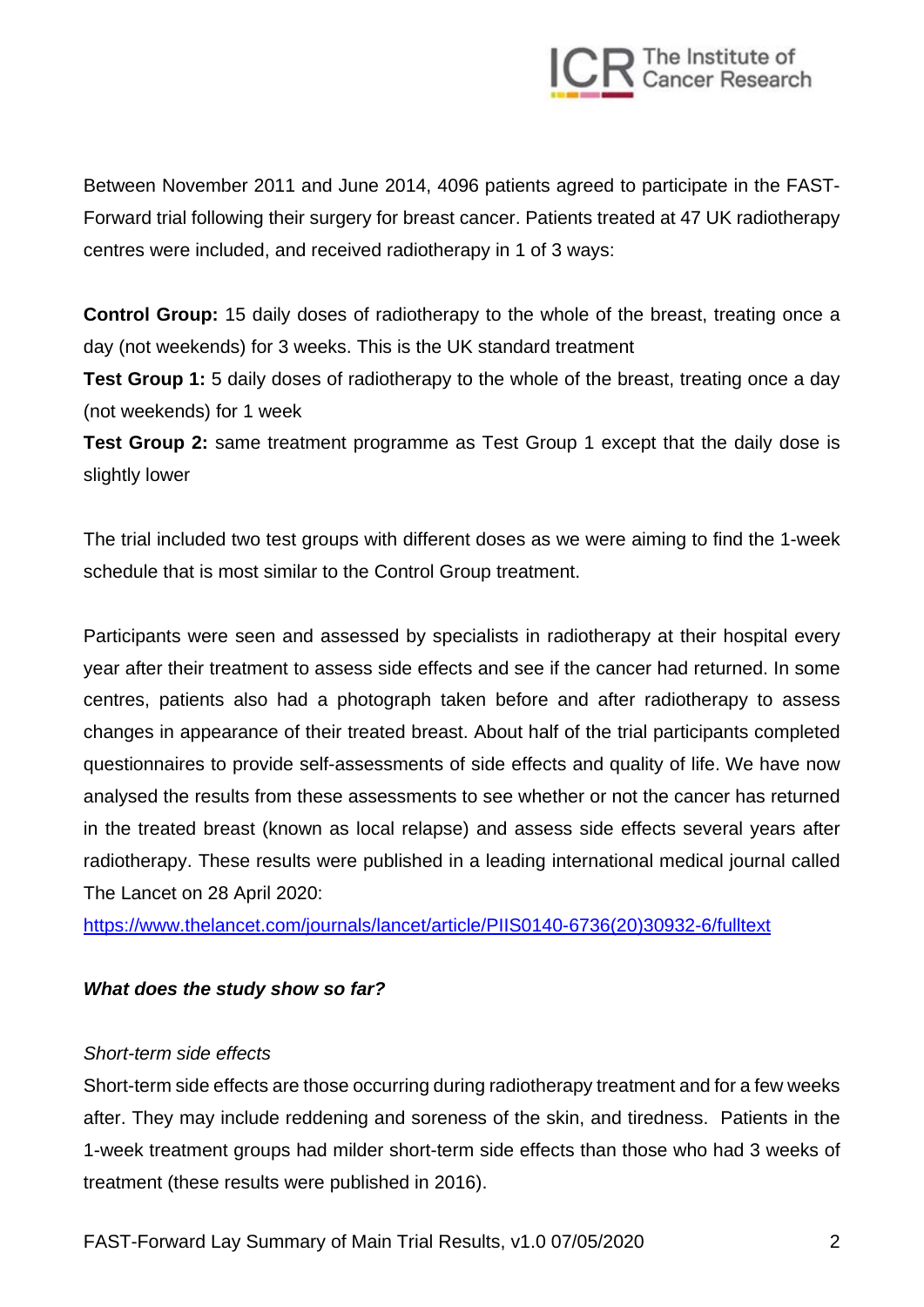

# *Local relapse*

At 5 years after radiotherapy, the total number of patients whose cancer had come back in the treated breast was very low in all 3 groups: around 2 in 100 (2.1%) for the Control Group, and less than this in Test Group 1 (1.7%) and in Test Group 2 (1.4%).

# *Long-term side effects*

Long-term side effects of radiotherapy may include a reduction in the size of the breast, hardening and tenderness in the breast and stiffness over the rib-cage, including the chest muscles. As assessed by both patients and health professionals, the majority of reported side effects up to 5 years after radiotherapy were mild for all treatment groups. Patients in the Control Group and in Test Group 2 experienced similar levels of side effects. More side effects were reported in Test Group 1, although the difference was fairly small.

At 5 years after radiotherapy:

- From the health professionals' assessments, 10% of patients in the Control Group had moderate or marked side effects, compared with 15% in Test Group 1 and 12% in Test Group 2.
- Patients completing the questionnaires were asked whether the overall appearance of their affected breast had changed compared with the other side. 32% of those in the Control Group answered "quite a bit" or "very much" compared with 36% in Test Group 1 and 32% in Test Group 2.

# *Conclusions*

Overall, the FAST-Forward findings suggest that Test Group 2 produces similar results to the standard 3-week treatment, both in terms of cancer coming back to the treated breast and of side effects.

# *What do these findings mean?*

These results are important news for patients with early breast cancer. They show that radiotherapy delivered in 5 doses over 1 week works as well as the current standard 3-week treatment. We recommend that the radiotherapy treatment delivered in Test Group 2 is adopted as the new standard of care for a majority of breast cancer patients. This has major benefits in terms of convenience and costs for both patients and healthcare services globally.